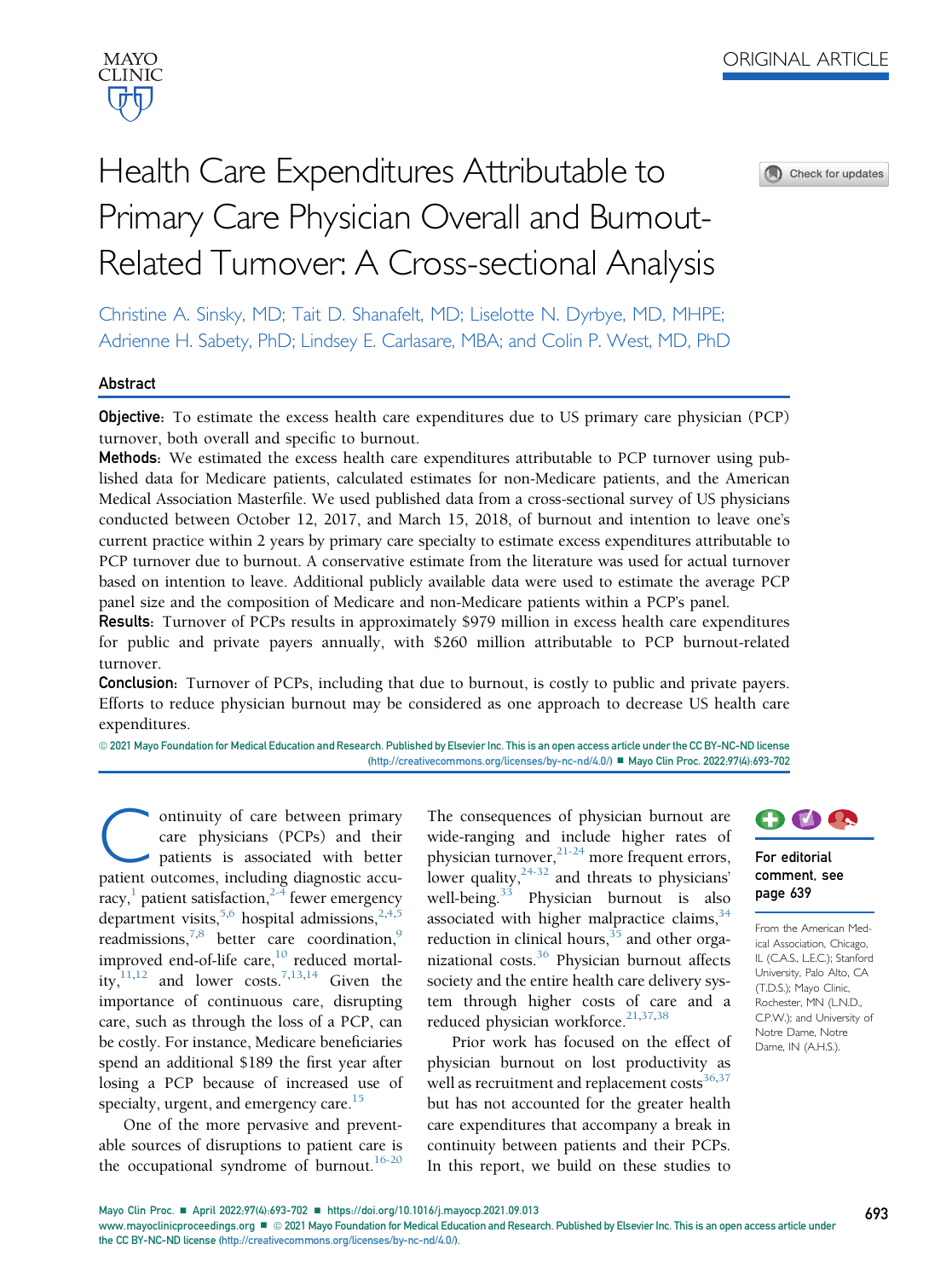<span id="page-1-8"></span><span id="page-1-6"></span><span id="page-1-5"></span><span id="page-1-4"></span><span id="page-1-3"></span><span id="page-1-2"></span><span id="page-1-1"></span><span id="page-1-0"></span>

|                                  |                                                                                                                                | ABLE 1. Total Excess Health Care Expenditures Attributable to PCP Turnover, per PCP <sup>a</sup>                                                                                                                                                                                                                                                                                                                                                                                 |                                                      |                                                                                                                                                                              |                                                                                                    |
|----------------------------------|--------------------------------------------------------------------------------------------------------------------------------|----------------------------------------------------------------------------------------------------------------------------------------------------------------------------------------------------------------------------------------------------------------------------------------------------------------------------------------------------------------------------------------------------------------------------------------------------------------------------------|------------------------------------------------------|------------------------------------------------------------------------------------------------------------------------------------------------------------------------------|----------------------------------------------------------------------------------------------------|
|                                  |                                                                                                                                |                                                                                                                                                                                                                                                                                                                                                                                                                                                                                  |                                                      |                                                                                                                                                                              |                                                                                                    |
| Panel size <sup>42</sup> per PCP | patients per PCP <sup>p</sup><br>No. of Medicare                                                                               | Cost per PCP who tums over,<br>for Medicare patients <sup>co</sup> (\$)                                                                                                                                                                                                                                                                                                                                                                                                          | No. of non-Medicare<br>patients per PCP <sup>e</sup> | Cost per PCP who tums over,<br>for non-Medicare patients<br>per PCP <sup>(\$)</sup>                                                                                          | expenditures in first year per<br>PCP who tums over <sup>\$</sup> (\$)<br>Total excess health care |
|                                  | 196                                                                                                                            | 37,027                                                                                                                                                                                                                                                                                                                                                                                                                                                                           | 804                                                  | 49.309                                                                                                                                                                       | 86.336                                                                                             |
| PCP, primary care physician.     | Medicare patients per PCP: 62 million Medicare patients/316,471<br>"Non-Medicare patients per PCP: 1000 (panel size per PCP) - | 5) 1997 Medicare patient $\times$ 196 Medicare patients (column B). (Sabety et al <sup>15</sup> found the excess expenditures for first year after exit = \$189.)<br>Individual cell values reflect rounding, and totals across categories may differ slightly as these are based on nonrounded cell values.<br>and American Medical Association Masterfile 2017. These numbers include both straight Medicare and Medicare Advantage.<br>196 (Medicare patients per PCP) = 804. |                                                      | PCPs = 196 (recognizing that these will not be evenly divided among all 3 primary care specialties). Sources: A Dozen Focts About Medicare Advantage in 2020 <sup>45</sup> . |                                                                                                    |

f\$61/non-Medicare patient (best conservative estimate) -

\$61/non-Medicare patient (best conservative estimate) x 804  $\vec{u}$ 

 $g_{\text{Column}}$  F  $=$  columns  $C + E$ .

 $^{3}$ Column F = columns C +

804 (column D). (See explanation and references in [Table](#page-4-0) 4.)

(column

D). (See explanation and references in Table 4.)

<span id="page-1-7"></span>MAYO CLINIC PROCEEDINGS

estimate aggregate excess annual US health care expenditures due to PCP turnover, and burnout-related turnover speci fically, for all US patients.

# **METHODS**

# Model Study Population

The American Medical Association (AMA) Physician Master file, a nearly complete data set of US physicians and medical students, was used to determine the number and distribution of physicians across primary care specialties for our simulation model. Primary care specialties were de fined as family medicine, general internal medicine, general pediatrics, geriatrics, general medicine, general preventive medicine, and obstetrics/gynecology. These specialties were included to align with the methodology by Sabety et  $al<sup>15</sup>$  $al<sup>15</sup>$  $al<sup>15</sup>$  on which this analysis builds.

# Burnout and Intention to Leave Current **Practice**

Data from a cross-sectional survey of 5197 US physicians conducted between October 12, 2017, and March 15, 2018, were used to estimate the prevalence of burnout and intention to leave one 's current practice within 2 years (likely or definitely) by specialty.<sup>[16](#page-8-7)</sup> Turnover intention is de fined as the intent to leave one 's current practice for any reason and could include seeking another practice, retiring, leaving medicine for another career, and taking an administrative role. It does not include reducing clinical effort within the same practice. Multiple longitudinal studies have demonstrated that physicians with burnout are twice as likely to actually depart their organization during the next 2 years.<sup>22,[24](#page-8-9)</sup> Other published references evaluating the association between stated intention to leave current practice and future turnover have found that between 25% and 76% of those stating they intend to leave actually do so within the next 2 to 4 years.  $22,24,39,40$  $22,24,39,40$  $22,24,39,40$  $22,24,39,40$  $22,24,39,40$ On the basis of these publications, we assumed that 25% of physicians intending to leave their current position in the next 24 months would actually do so, the most conservative estimate in the literature.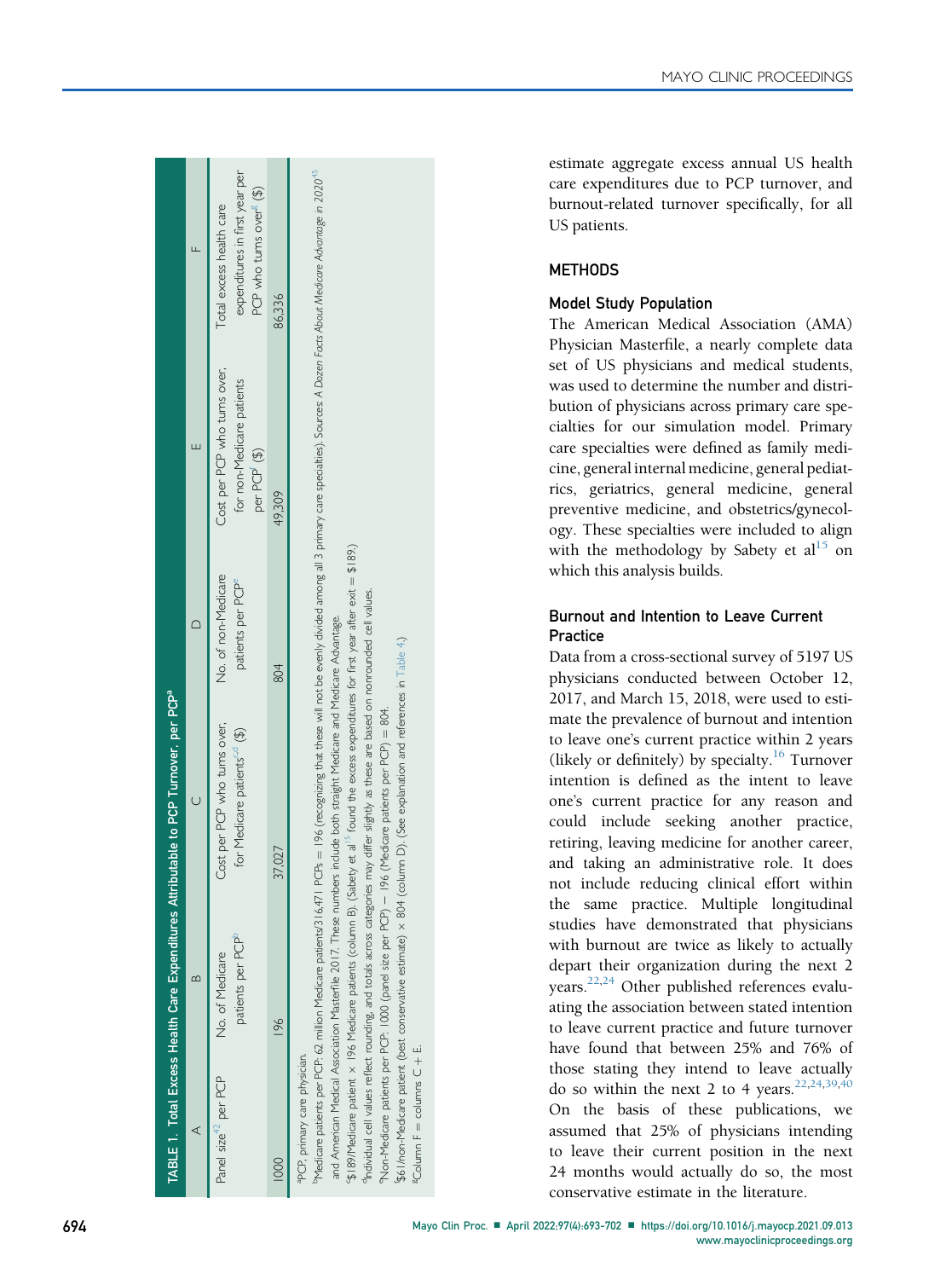<span id="page-2-8"></span><span id="page-2-7"></span>

| TABLE 2. Excess US Health Care Expenditures due to PCP Turnover <sup>a</sup> |            |                                                                                |                                                                          |                                                                       |                                                                 |                                                                                  |
|------------------------------------------------------------------------------|------------|--------------------------------------------------------------------------------|--------------------------------------------------------------------------|-----------------------------------------------------------------------|-----------------------------------------------------------------|----------------------------------------------------------------------------------|
| A                                                                            | B.         | $\mathsf{C}$                                                                   | $\Box$                                                                   | F.                                                                    | F                                                               | G                                                                                |
| PCP specialty                                                                | Workforceb | Expressed intention<br>to tum over<br>in 2 years <sup><math>c</math></sup> (%) | Expressed intention<br>estimated to actually<br>turn over in 2 years (%) | No. of PCPs estimated<br>to turn over<br>every 2 years <sup>d,e</sup> | No. of PCPs estimated<br>to turn over every year <sup>e,t</sup> | Excess health care<br>expenditures <sup>8</sup> due to PCP<br>turnover/year (\$) |
| General internal medicine                                                    | 106,260    | 33                                                                             | 25                                                                       | 8740                                                                  | 4370                                                            |                                                                                  |
| Family medicine                                                              | 103,547    | 28                                                                             | 25                                                                       | 7248                                                                  | 3624                                                            |                                                                                  |
|                                                                              |            | 9                                                                              | 25                                                                       | 2639                                                                  | 1320                                                            |                                                                                  |
|                                                                              | 54,980     |                                                                                |                                                                          |                                                                       |                                                                 |                                                                                  |
| General pediatrics<br>Obstetrics/gynecology                                  | 38,007     | 33                                                                             | 25                                                                       | 3126                                                                  | 1563                                                            |                                                                                  |
|                                                                              | 5101       | 23                                                                             | 25                                                                       | 297                                                                   | 49                                                              |                                                                                  |
| Geriatrics<br>Preventive medicine                                            | 2246       | 33                                                                             | 25                                                                       | 185                                                                   | 93                                                              |                                                                                  |

<span id="page-2-6"></span><span id="page-2-5"></span><span id="page-2-4"></span><span id="page-2-3"></span><span id="page-2-2"></span><span id="page-2-1"></span><span id="page-2-0"></span>aPCP, primary care physician.

<sup>b</sup>From [Table](#page-1-7) 1 of the 2021 American Medical Association Masterfile.

"Likely or definitely leaving current practice (to another practice, retirement, administrative position, leave medicine). From Mayo Clin Proc.<sup>[21](#page-8-21)</sup> (Supplemental Table; intention to leave for geriatrics and preventive medi unpublished data). Family medicine intention to leave was used for general medicine practitioners.

<sup>d</sup>Column D = columns B x C x 0.25 (0.25 is proportion of those who indicate an intent to leave who actually leave). From Eur J Public Health. 2011;21(4):499-503, Health Serv Res.,<sup>[39](#page-8-22)</sup> and Am J Manag Care.<sup>[40](#page-8-23)</sup>

eIndividual cell values reflect rounding, and totals across categories may differ slightly as these are based on nonrounded cell values.

 $f$ Column F = column E  $\times$  0.5.

 $\mathrm{^g}\mathrm{C}$ olumn G  $=$  [Table](#page-2-7) 1, column F (\$86,336)  $\times$  Table 2, column F (11,339 PCPs exit/y)  $=$  \$979 million.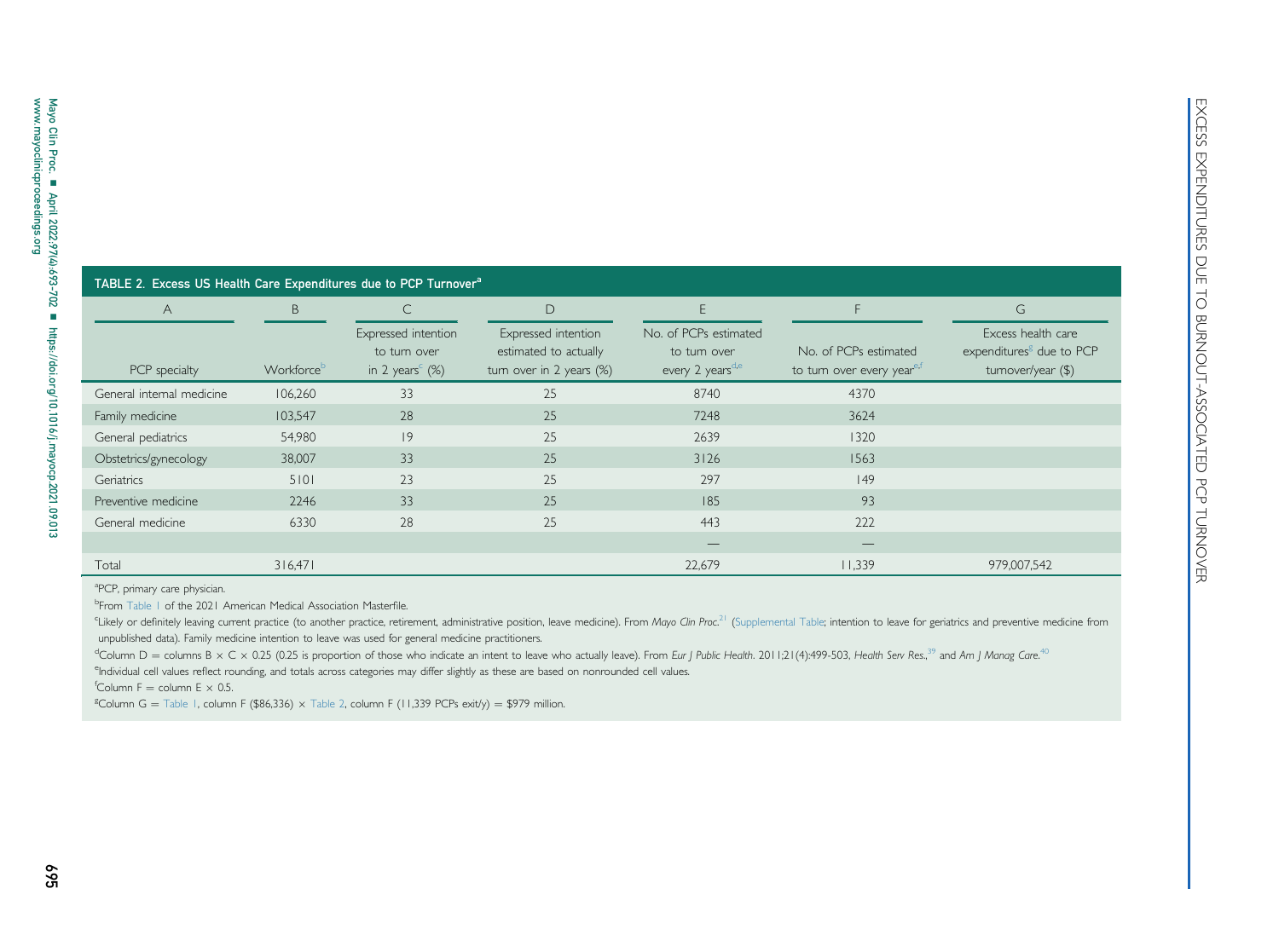<span id="page-3-6"></span>

| TABLE 3. Prevalence of Burnout in PCPs <sup>a</sup> |            |                                                        |                                           |                                               |  |  |
|-----------------------------------------------------|------------|--------------------------------------------------------|-------------------------------------------|-----------------------------------------------|--|--|
| $\forall$                                           | B          | ⊂                                                      | D                                         | F                                             |  |  |
| PCP specialty                                       | Workforceb | Rate of<br>bumout <sup><math>\epsilon</math></sup> (%) | No. of PCPs<br>with bumout <sup>d,e</sup> | No. of PCPs<br>without burnout <sup>e,f</sup> |  |  |
| General internal medicine                           | 106.260    | 48.0                                                   | 51,005                                    | 55,255                                        |  |  |
| Family medicine                                     | 103,547    | 50.5                                                   | 52,291                                    | 51.256                                        |  |  |
| General pediatrics                                  | 54.980     | 41.3                                                   | 22,707                                    | 32.273                                        |  |  |
| Obstetrics/gynecology                               | 38,007     | 51.4                                                   | 19,536                                    | 18,471                                        |  |  |
| Geriatrics                                          | 5101       | 55.0                                                   | 2806                                      | 2295                                          |  |  |
| Preventive medicine                                 | 2246       | 29.6                                                   | 665                                       | 1581                                          |  |  |
| General medicine                                    | 6330       | 50.5                                                   | 3197                                      | 3133                                          |  |  |
| Total                                               | 316,471    |                                                        | 152,205                                   | 164,266                                       |  |  |

<span id="page-3-0"></span><sup>a</sup>PCP, primary care physician.

<span id="page-3-1"></span><sup>b</sup>From 2021 American Medical Association Masterfile.

<span id="page-3-2"></span><sup>c</sup>From Mayo Clin Proc.<sup>[16](#page-8-7)</sup> (Supplemental Table 3).

<span id="page-3-4"></span><span id="page-3-3"></span><sup>d</sup>Column D = column B  $\times$  column C.

<span id="page-3-5"></span>endividual cell values reflect rounding, and totals across categories may differ slightly as these are based on nonrounded cell values.  $f$ Column E = column B – column D.

#### Panel Size and Composition

Average PCP panel size ranges from 1000 to 1400 patients in Veterans Affairs Patient Aligned Care Teams $41$  to more than 2300 patients in nonconcierge practices, according to the literature.<sup> $42-44$ </sup> We derived the average number of Medicare patients per PCP (196) by dividing the total number of Medicare patients in the United States (62.0 million in  $2020$ <sup>[45](#page-8-20)</sup> by the number of PCPs in the AMA Physician Masterfile (316,471). The US Census estimate of the US population as of July 18, 2021, was 332.5 million,  $46$ which would equate to an average panel size of 1050 if every member of the US population was empaneled. We therefore used a conservative primary estimate of 1000 patients for the present analyses to conform with these data, recognizing that this is a lower panel size estimate than in most published literature. To determine the average number of non-Medicare patients per PCP (804), we subtracted the estimated number of Medicare patients per PCP (196) from the total estimated panel size (1000; [Table 1](#page-1-8)). All calculations used nonrounded estimates where available at all intermediate steps.

## Excess Health Expenditures for Patients Who Lose Their PCP

Sabety et al<sup>[15](#page-8-6)</sup> estimated that Medicare patients generate an excess of \$189 of health care expenditures in the first year after their PCP turns over. To estimate the first-year costs for non-Medicare patients who lose their PCP, we used 2019 estimates of the population younger than 65 years, composed of children (24% of the population) and adults aged 18 to 64 years (61% of the population). $^{47}$  $^{47}$  $^{47}$  We paired these population estimates with the proportional spending estimates for children (19.6% of Medicare costs) and adults aged 18 to 64 years (37.5% of Medicare costs)<sup>[47](#page-8-26)</sup> and the prior estimate of \$189 excess health care expenditures in the Medicare population, resulting in a weighted average of \$61 per non-Medicare patient (Supplemental Table 1, available online at [http://www.](http://www.mayoclinicproceedings.org) [mayoclinicproceedings.org](http://www.mayoclinicproceedings.org)).

#### RESULTS

## Excess US Health Care Expenditures due to PCP Turnover

Using the excess expenditures for Medicare (\$189) and non-Medicare (\$61) patients,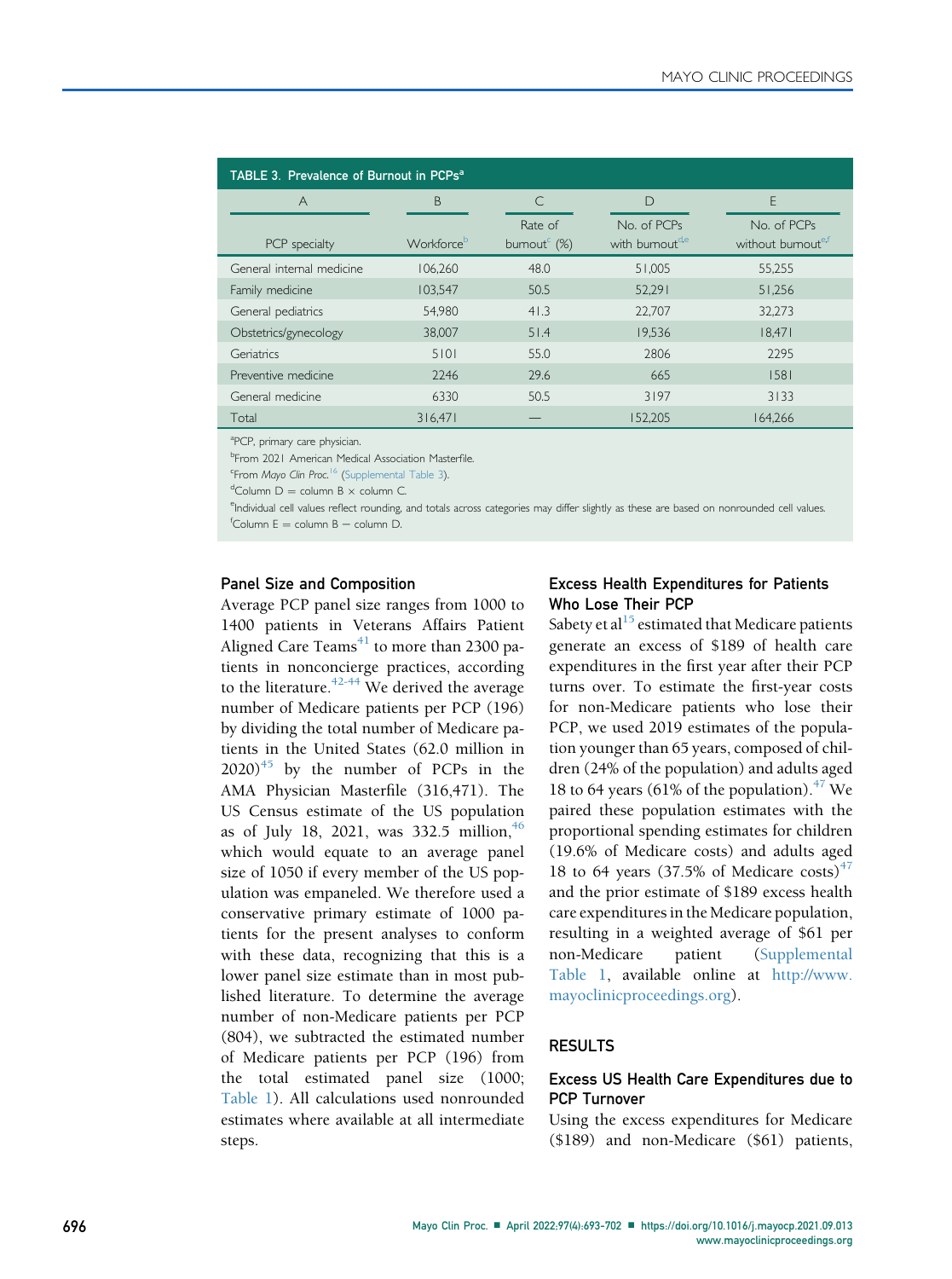<span id="page-4-2"></span><span id="page-4-1"></span><span id="page-4-0"></span>

| TABLE 4. Calculation of Total Excess Health Care Expenditures due to Patients' Losing Their PCP <sup>a</sup>                                                                                                                                                                                                                                                                                                                                                                                                                                                                                                                                                                                                                                                                                                                                                                                                                                                                                                                                                                                                                                                                                                                                                                                                                                                                                                                                                                                                                                       |                               |
|----------------------------------------------------------------------------------------------------------------------------------------------------------------------------------------------------------------------------------------------------------------------------------------------------------------------------------------------------------------------------------------------------------------------------------------------------------------------------------------------------------------------------------------------------------------------------------------------------------------------------------------------------------------------------------------------------------------------------------------------------------------------------------------------------------------------------------------------------------------------------------------------------------------------------------------------------------------------------------------------------------------------------------------------------------------------------------------------------------------------------------------------------------------------------------------------------------------------------------------------------------------------------------------------------------------------------------------------------------------------------------------------------------------------------------------------------------------------------------------------------------------------------------------------------|-------------------------------|
| Inputs                                                                                                                                                                                                                                                                                                                                                                                                                                                                                                                                                                                                                                                                                                                                                                                                                                                                                                                                                                                                                                                                                                                                                                                                                                                                                                                                                                                                                                                                                                                                             | Estimate                      |
| Excess health care expenditures in Medicare population per PLP <sup>15</sup>                                                                                                                                                                                                                                                                                                                                                                                                                                                                                                                                                                                                                                                                                                                                                                                                                                                                                                                                                                                                                                                                                                                                                                                                                                                                                                                                                                                                                                                                       | $$189$ /y/PLP $\times$ 1 year |
| Relative risk of leaving current practice (bumout vs not) $2^1$                                                                                                                                                                                                                                                                                                                                                                                                                                                                                                                                                                                                                                                                                                                                                                                                                                                                                                                                                                                                                                                                                                                                                                                                                                                                                                                                                                                                                                                                                    | 1.75                          |
| No. of practicing PCPs (general internal medicine, family medicine,<br>pediatrics) in the United States <sup>p</sup>                                                                                                                                                                                                                                                                                                                                                                                                                                                                                                                                                                                                                                                                                                                                                                                                                                                                                                                                                                                                                                                                                                                                                                                                                                                                                                                                                                                                                               | 316,471                       |
| Total excess first-year health care costs per PCP who leaves per year <sup>c</sup>                                                                                                                                                                                                                                                                                                                                                                                                                                                                                                                                                                                                                                                                                                                                                                                                                                                                                                                                                                                                                                                                                                                                                                                                                                                                                                                                                                                                                                                                 | \$86,336                      |
| No. of PCPs who leave current practice every 2 yearsd                                                                                                                                                                                                                                                                                                                                                                                                                                                                                                                                                                                                                                                                                                                                                                                                                                                                                                                                                                                                                                                                                                                                                                                                                                                                                                                                                                                                                                                                                              | 22,679                        |
| Excess health care expenditures due to PCP turnover/year <sup>e</sup>                                                                                                                                                                                                                                                                                                                                                                                                                                                                                                                                                                                                                                                                                                                                                                                                                                                                                                                                                                                                                                                                                                                                                                                                                                                                                                                                                                                                                                                                              | \$979,007,542                 |
| PCP departure rate during 2 years'                                                                                                                                                                                                                                                                                                                                                                                                                                                                                                                                                                                                                                                                                                                                                                                                                                                                                                                                                                                                                                                                                                                                                                                                                                                                                                                                                                                                                                                                                                                 | 7.17%                         |
| Departure rate during 2 years among those PCPs without burnout $(x)^{8}$                                                                                                                                                                                                                                                                                                                                                                                                                                                                                                                                                                                                                                                                                                                                                                                                                                                                                                                                                                                                                                                                                                                                                                                                                                                                                                                                                                                                                                                                           | 5.27%                         |
| Departure rate during 2 years among those PCPs with burnout $(y)^h$                                                                                                                                                                                                                                                                                                                                                                                                                                                                                                                                                                                                                                                                                                                                                                                                                                                                                                                                                                                                                                                                                                                                                                                                                                                                                                                                                                                                                                                                                | 9.22%                         |
| Attributable risk of tumover during 2 years due to bumout                                                                                                                                                                                                                                                                                                                                                                                                                                                                                                                                                                                                                                                                                                                                                                                                                                                                                                                                                                                                                                                                                                                                                                                                                                                                                                                                                                                                                                                                                          | 3.95%                         |
| PCPs who leave every 2 years with burnout/year                                                                                                                                                                                                                                                                                                                                                                                                                                                                                                                                                                                                                                                                                                                                                                                                                                                                                                                                                                                                                                                                                                                                                                                                                                                                                                                                                                                                                                                                                                     | 14,028                        |
| PCPs who leave every 2 years without burnout                                                                                                                                                                                                                                                                                                                                                                                                                                                                                                                                                                                                                                                                                                                                                                                                                                                                                                                                                                                                                                                                                                                                                                                                                                                                                                                                                                                                                                                                                                       | 8651                          |
| PCPs who leave every 2 years because of burnout                                                                                                                                                                                                                                                                                                                                                                                                                                                                                                                                                                                                                                                                                                                                                                                                                                                                                                                                                                                                                                                                                                                                                                                                                                                                                                                                                                                                                                                                                                    | 6012                          |
| PCPs who leave every $\mathsf I$ year because of burnout <sup>m</sup>                                                                                                                                                                                                                                                                                                                                                                                                                                                                                                                                                                                                                                                                                                                                                                                                                                                                                                                                                                                                                                                                                                                                                                                                                                                                                                                                                                                                                                                                              | 3006                          |
| Total excess health care costs per year due to PCPs who leave current<br>practice because of burnout"                                                                                                                                                                                                                                                                                                                                                                                                                                                                                                                                                                                                                                                                                                                                                                                                                                                                                                                                                                                                                                                                                                                                                                                                                                                                                                                                                                                                                                              | \$259,523,825                 |
| medicine).<br><sup>b</sup> Primary care physician from American Medical Association Physician Masterfile (general internal medicine, family medicine, pediatrics,<br>geriatrics, general medicine, preventive medicine).<br>"Table 1, column F.<br><sup>d</sup> Table 2, column E total.<br>eTable 2, column G total.<br>'No. of PCPs in tumover per 2 years (Table 2, column E)/No. of PCPs in workforce (Table 2, column B).<br><sup>g</sup> Departure rate during 2 years among those PCPs without burnout $(x)$<br>$x =$ rate of departure in PCPs without burnout<br>$y =$ rate of departure in PCPs with bumout<br>$P_{NO}$ = PCPs without burnout = 164,266 (Table 3, column E)<br>$P_{BO}$ = PCPs with bumout = 152,205 (Table 3, column D)<br>$[P_{NO} * x] + [P_{BO} * y] = Total No. of PCPs who leave (Table 2, column E)$<br>Solving for x and y using data in Table 3, columns D and E:<br>$[164,266 * x] + [152,205 * 1.75x] = 22,679$<br>$x =$ Table 2, column E total/[Table 3, column E + Table 3, column D*1.75]<br>$y = 1.75x$ (from conversion of odds ratio to relative risk)<br>$x = 0.0527 = 5.27\%$<br>$\gamma$ = 0.0527 $\times$ 1.75 = 9.22%.<br>$9.22\% - 5.27\% = 3.95\%.$<br>Table 3, column D $\times$ departure rate among PCPs with burnout (9.22%) = 152,205 $\times$ 0.0922 = 14,028.<br><sup>k</sup> Table 3, column E $\times$ departure rate non—bumed out (5.27%) = 164,266 $\times$ 0.0527 = 8651.<br>$\frac{1}{3.95\%}$ x No. of PCPs with burnout (Table 3, column D).<br>$mTable$ 4, 6012 $\times$ 50%. |                               |
| $n$ PCPs who leave every year because of burnout $\times$ first-year cost per turnover.                                                                                                                                                                                                                                                                                                                                                                                                                                                                                                                                                                                                                                                                                                                                                                                                                                                                                                                                                                                                                                                                                                                                                                                                                                                                                                                                                                                                                                                            |                               |

<span id="page-4-14"></span><span id="page-4-13"></span><span id="page-4-12"></span><span id="page-4-11"></span><span id="page-4-10"></span><span id="page-4-9"></span><span id="page-4-8"></span><span id="page-4-7"></span><span id="page-4-6"></span><span id="page-4-5"></span><span id="page-4-4"></span><span id="page-4-3"></span>we estimate that in the first year after leaving practice, the excess health care expenditures per PCP total \$86,336 ([Table 1](#page-1-8)). Using published data on intent to leave practice by specialty within primary  $care<sup>21</sup>$  $care<sup>21</sup>$  $care<sup>21</sup>$  and the conservative estimate of 25% turnover among those who express an intent to leave,

we estimate that 11,339 PCPs are expected to leave their current practice each year [\(Table 2](#page-2-8)). Combining this with estimated PCP turnover by specialty results in more than \$979 million in excess health care expenditures due to PCP turnover each year [\(Table 2](#page-2-8)).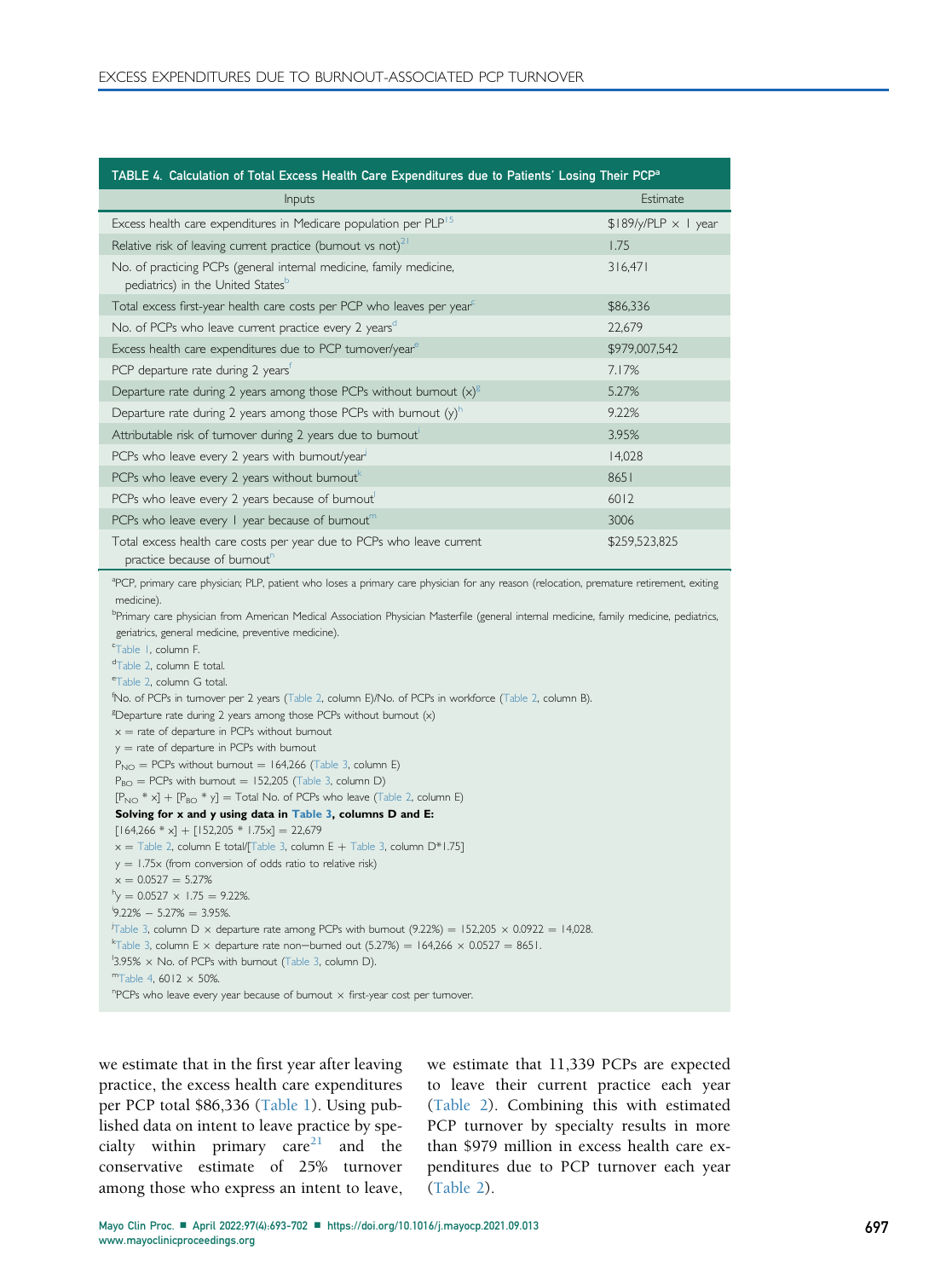<span id="page-5-0"></span>

## Excess US Health Care Expenditures due to PCP Burnout-Related Turnover

Of the 316,471 total PCPs, 152,205 are expected to experience burnout on the basis of national studies reporting the prevalence of burnout by primary care discipline [\(Table 3\)](#page-3-6).<sup>[16](#page-8-7)</sup> As noted before, 11,339 PCPs are expected to leave their current practice per year. Sinsky et al $^{21}$  $^{21}$  $^{21}$  determined that physicians with burnout have a 2.16 higher odds (95% CI, 1.81 to 2.59) of intending to leave their current practice, which is consistent with a doubling in the rate of actual turnover among physicians with symptoms of burnout in multiple prospective studies. $22,24$  $22,24$ The proportion of physicians in that study intending to leave their practice in the next 2 years was 20.0% for physicians not experiencing burnout. Using this baseline prevalence for physicians without burnout, the odds ratio can be converted to a relative risk of 1.75 (95% CI, 1.56 to 1.97).<sup>[48](#page-8-27)</sup> From these figures, the departure rate during 2 years is estimated to be 9.22% (14,028/ 152,205) for PCPs with burnout and 5.27% (8651/164,266) for PCPs without burnout. The difference between these 2 percentages (3.95%) is the risk of turnover during 2 years among physicians attributable to burnout [\(Table 4](#page-4-0)).

Applying this attributable risk to the number of PCPs with burnout (152,205) yields 6012 PCP turnovers in 2 years or 3006 PCP turnovers each year attributable to burnout. This leads to \$260 million in excess health care expenditure attributable burnout-related turnover in PCPs [\(Table 4\)](#page-4-0), given a first-year cost of \$86,336 per PCP who departs [\(Table 1](#page-1-8)).

### Sensitivity Analyses

A sensitivity analysis was completed using different panel sizes and relative risks of turnover for physicians with burnout vs those without, spanning the 95% CI for the relative risk of a physician with burnout departing practice compared with a physician without burnout. The results of this analysis suggest that annual costs associated with excess health care expenditures attributable to burnout-related turnover range from \$178 million to \$444 million across these parameters (Supplemental Table 2, available online at [http://www.mayoclinicproceedings.org;](http://www.mayoclinicproceedings.org) [Figure\)](#page-5-0). A calculator estimating the firstyear excess health care expenditures due to PCP turnover with variable panel size and number of Medicare patients per PCP is available (Supplemental Table 3, available online at [http://www.mayoclinicproceedings.org\)](http://www.mayoclinicproceedings.org).

#### **DISCUSSION**

In this analysis, we estimate that each instance of a PCP's leaving current practice results in \$86,336 in excess health care expenditures during the following year. We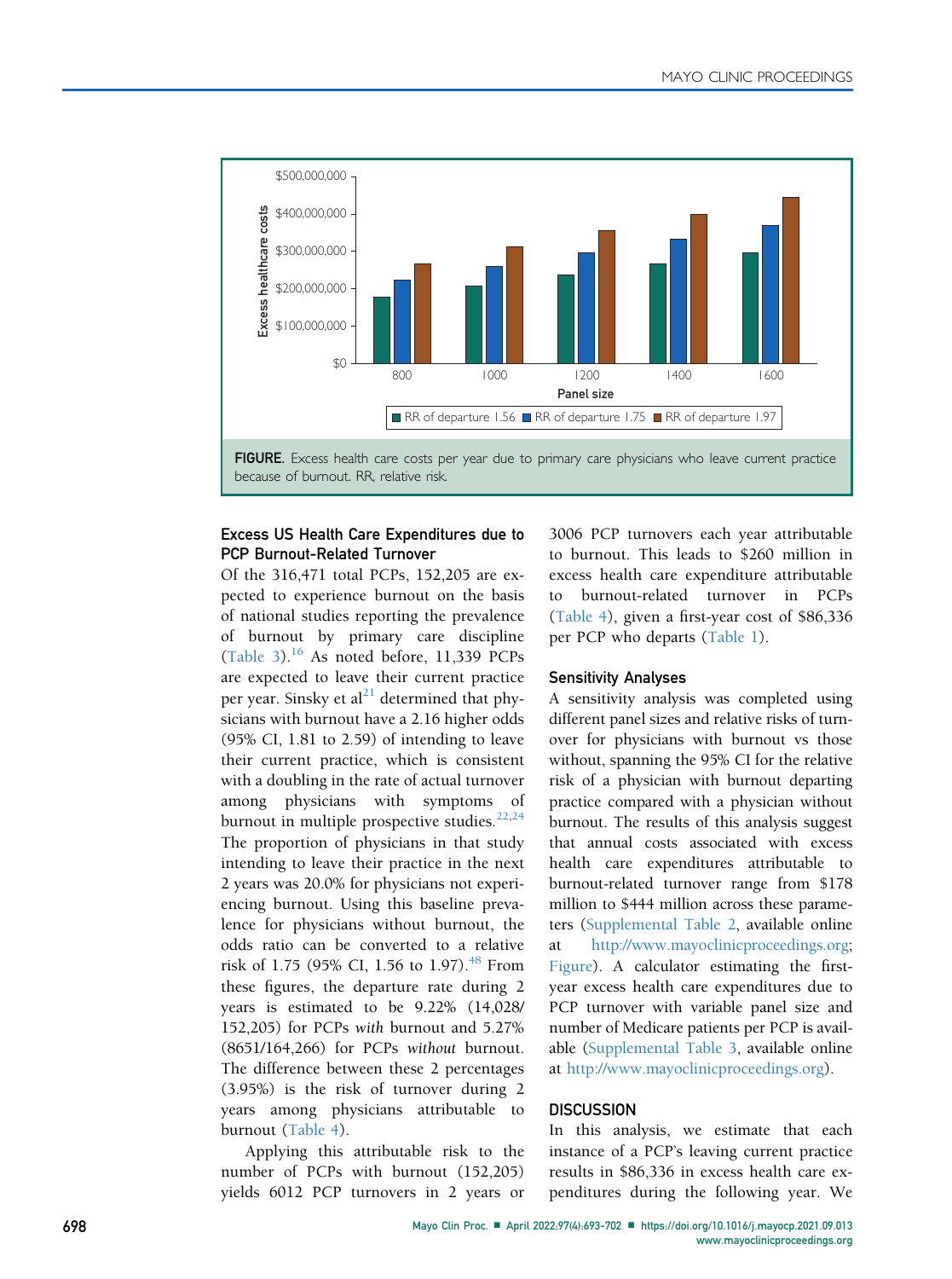estimate that PCP turnover results in \$979 million in annual excess health care costs across Medicare and non-Medicare patients, of which \$260 million (27%) is attributable to burnout. Physician burnout is therefore costly to public and private payers, who bear most of these excess health care costs.

There are multiple plausible reasons for the increase in health care expenditures observed when patients lose their PCPs. Continuity between patients and PCPs is important for quality of care $9,11,12$  $9,11,12$  $9,11,12$  and pa-tient satisfaction<sup>[4](#page-7-4),[3](#page-7-7)</sup> as well as for total costs of care.[49](#page-9-0) If care shifts to higher-cost venues, such as the emergency department rather than the ambulatory setting, costs rise. For example, given the greater trust<sup>[8,](#page-7-6)[50](#page-9-1)</sup> between patients and their physicians in an ongoing relationship, a course of observation may be more acceptable in the context of an established relationship, whereas an accelerated application of imaging and consultations may occur in the evaluation of undifferentiated symptoms outside of the context of an ongoing relationship. Finally, to the extent that patients replace primary care with non-primary care, they may receive more low-value care. $51$ 

The \$260 million per year in excess health care expenses that is attributable to PCP turnover due to burnout identified in this study is distinct from the estimated \$4.6 billion borne annually by health care organizations in costs attributable to burnout related to reduced productivity from vacant positions and the costs associated with replacing physicians.<sup>37</sup> Collectively, these costs would translate to a nearly \$5 billion increase in health care expenditures each year due to burnout-related turnover costs. Uncounted in this estimate are additional costs related to other consequences of burnout, such as reduced patient satisfaction,  $24,52,53$  $24,52,53$  $24,52,53$  $24,52,53$ lower quality care,  $54$  medical errors,  $28$  associated morbidity and mortality,<sup>55</sup> and increased medical malpractice claims.<sup>3</sup>

There are related areas to consider for future study. For example, future research could quantify changes in health care expenditures when continuity is disrupted in non-primary care specialties.<sup>56</sup> In addition,

physicians experiencing burnout are more likely to reduce their clinical effort.<sup>35</sup> It is unknown how such reduction in clinical fulltime equivalent affects panel size, continuity, and excess health care expenditures. Effects of PCP turnover on inpatient vs outpatient expenditures are also unknown. Beyond efforts to reduce burnout, strategies to promote smoother transitions for patients when PCP turnover occurs (regardless of cause) could increase safety and reduce costs.<sup>57,[58](#page-9-9)</sup>

Although widespread, the current high levels of physician burnout are not inevitable. Interventions to improve practice efficiency, such as through advanced models of teambased care with in-room support,  $59$  can reduce burnout. $60-63$  $60-63$  $60-63$  Likewise, interventions to improve organizational culture, including interpersonal connections with colleagues $64$ and improved local leadership,  $65,66$  $65,66$  $65,66$  can improve professional fulfillment and reduce burnout. Detailed and evidence-based approaches to address these factors have been published with specific recommendations for payers,  $67,68$  $67,68$  government,  $67,68$  and health care organizations.<sup>[20](#page-8-29)[,69](#page-9-17)–[75](#page-9-17)</sup> For example, the National Academy of Medicine consensus study Taking Action Against Clinician<br>Burnout: A Systems-Approach-to-Professional  $\text{Well-Being}^{67}$  contains specific recommenda-<br>tions for how health care organizations can tions for how health care organizations can create positive work environments, reduce administrative burden, and enable technology solutions. The AMA Joy in Medicine Health System Recognition Program<sup>[76](#page-9-18)</sup> and De-Implementation Checklist<sup>[77](#page-9-19)</sup> provide a roadmap with specific strategies for how to demonstrate commitment to promote physician well-being, to measure physician satisfaction and burnout, to improve efficiency of practice, to promote participatory leadership and teamwork, and to build support among colleagues at work.

Our study has several limitations. First, we assumed that excess health care expenditures for the non-Medicare population were proportional to total health care expenditures by population segment. We ideally would have been able to rely on previous work for this estimate, but the literature to date has been silent on excess health care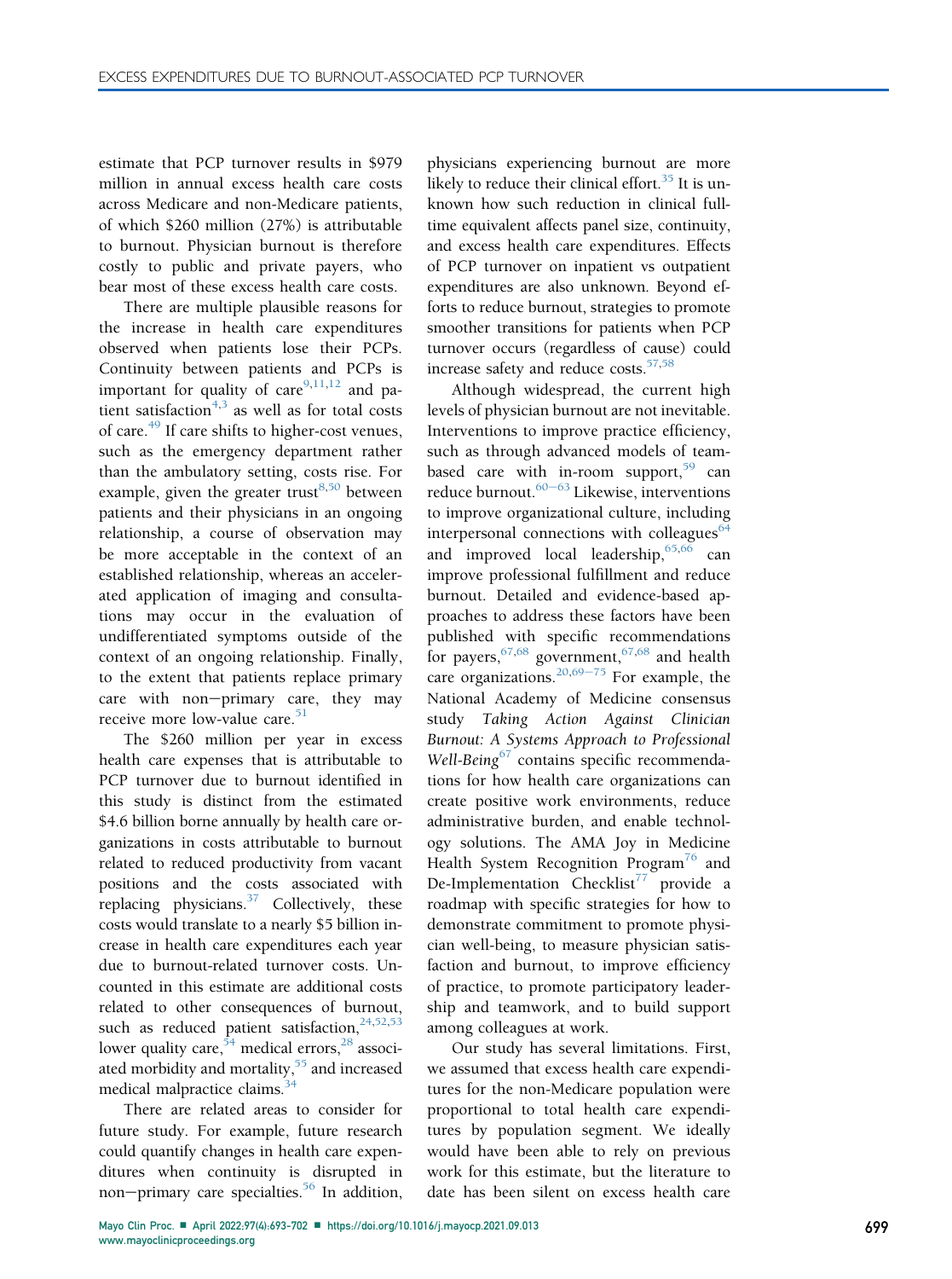expenditures attributable to the loss of a PCP in the non-Medicare population. Second, we assumed that the average PCP has a panel size of 1000 patients. For a full-time PCP, this is likely to be a conservative estimate that underestimates the true costs of PCP turnover, especially among PCPs with larger panels. However, the intentional underestimate of panel size helps to address additional issues, such as physicians who work or act in primary care roles part-time and patients who are not empaneled with any PCP. Third, we estimated the distribution of Medicare and non-Medicare patients to be the same across all PCPs, whereas this is likely to vary by primary care specialty. Fourth, we used an actual departure rate on the lower end of existing data, potentially underestimating the costs of PCP turnover. To address this fact, we conducted sensitivity analysis to provide a range of possible costs (Supplemental Table 2). Fifth, we used the most recent data available for PCP specialty distribution (2021), burnout rates  $(2017)$ ,  $^{16}$  $^{16}$  $^{16}$ and intention to leave based on burnout  $(2014)$ ,<sup>[21](#page-8-8)</sup> and thus the data points originate in different years. Finally, we did not estimate the excess expenditures incurred by patients who lose their PCP when the PCP reduces clinical effort to part-time.

## **CONCLUSION**

Turnover of PCPs leads to an additional \$979 million in annual excess health care costs across the US population, with \$260 million (27%) being attributable to burnout. Reducing physician burnout could therefore reduce unnecessary health care expenditures. Payers, health care organizations, and the health care delivery system have a vested interest in making changes to reduce physician burnout.

#### SUPPLEMENTAL ONLINE MATERIAL

Supplemental material can be found online at [http://www.mayoclinicproceedings.org.](http://www.mayoclinicproceedings.org) Supplemental material attached to journal articles has not been edited, and the authors take responsibility for the accuracy of all data.

Abbreviations and Acronyms: AMA, American Medical Association; PCP, primary care physician

Grant Support: Funding for this study was provided by Stanford WellMD Center, American Medical Association, and Mayo Clinic Program on Physician Well-being. Dr Dyrbye's time is supported by a National Science Foundation (NSF) award under grant award number 2041339. Any opinions, findings, and conclusions or recommendations expressed in this material are those of the authors and do not necessarily reflect the views of the NSF. Dr Sinsky is employed by the American Medical Association. The opinions expressed in this article are those of the authors and should not be interpreted as American Medical Association policy.

Potential Competing Interests: Drs Shanafelt and Dyrbye are co-inventors of the Well-being Index instruments (Physician Well-being Index, Nurse Well-being Index, Medical Student Well-being Index, the Well-being Index), and Dr Shanafelt is co-inventor of the Participatory Management Leadership Index. Mayo Clinic holds the copyright for these instruments and has licensed them for use outside of Mayo Clinic. Mayo Clinic pays Drs Shanafelt and Dyrbye a portion of any royalties received. None of these instruments were used in the present study.

Correspondence: Address to Christine A. Sinsky, MD, Vice President, Professional Satisfaction, American Medical Association, 330 N Wabash Ave, Chicago, IL 60611 ([Christine.](mailto:Christine.sinsky@ama-assn.org) [sinsky@ama-assn.org\)](mailto:Christine.sinsky@ama-assn.org).

#### **ORCID**

Christine A. Sinsky: (b) [https://orcid.org/0000-0003-1101-](https://orcid.org/0000-0003-1101-5761) [5761; Tait D. Shanafelt:](https://orcid.org/0000-0003-1101-5761) **iD** [https://orcid.org/0000-0002-](https://orcid.org/0000-0002-7106-5202) [7106-5202; Liselotte N. Dyrbye:](https://orcid.org/0000-0002-7106-5202) n [https://orcid.org/0000-](https://orcid.org/0000-0002-7820-704X) [0002-7820-704X; Colin P. West:](https://orcid.org/0000-0002-7820-704X) **i** [https://orcid.org/](https://orcid.org/0000-0003-1628-5023) [0000-0003-1628-5023](https://orcid.org/0000-0003-1628-5023)

#### **REFERENCES**

- <span id="page-7-0"></span>1. Starfield B. Primary care and equity in health: the importance to effectiveness and equity of responsiveness to peoples' needs. Humanity & Society. 2009;33(1-2):56-73.
- <span id="page-7-1"></span>2. Wasson JH, Sauvigne AE, Mogielnicki RP, et al. Continuity of outpatient medical care in elderly men. A randomized trial. JAMA. 1984;252(17):2413-2417.
- <span id="page-7-7"></span>3. Saultz JW, Lochner J. Interpersonal continuity of care and care outcomes: a critical review. Ann Fam Med. 2005;3(2):159-166.
- <span id="page-7-4"></span>4. Pandhi N, Saultz JW. Patients' perceptions of interpersonal continuity of care. J Am Board Fam Med. 2006;19(4):390-397.
- <span id="page-7-2"></span>5. Pourat N, Davis AC, Chen X, Vrungos S, Kominski GF. In California, primary care continuity was associated with reduced emergency department use and fewer hospitalizations. Health Aff (Millwood). 2015;34(7):1113-1120.
- <span id="page-7-3"></span>6. Nyweide DJ, Bynum JP. Relationship between continuity of ambulatory care and risk of emergency department episodes among older adults. Ann Emerg Med. 2017;69(4):407-415.e3.
- <span id="page-7-5"></span>7. Goodwin JS, Lin YL, Singh S, Kuo YF. Variation in length of stay and outcomes among hospitalized patients attributable to hospitals and hospitalists. J Gen Intern Med. 2013;28(3): 370-376.
- <span id="page-7-6"></span>8. Gill JM, Mainous AG 3rd. The role of provider continuity in preventing hospitalizations. Arch Fam Med. 1998;7(4):352-357.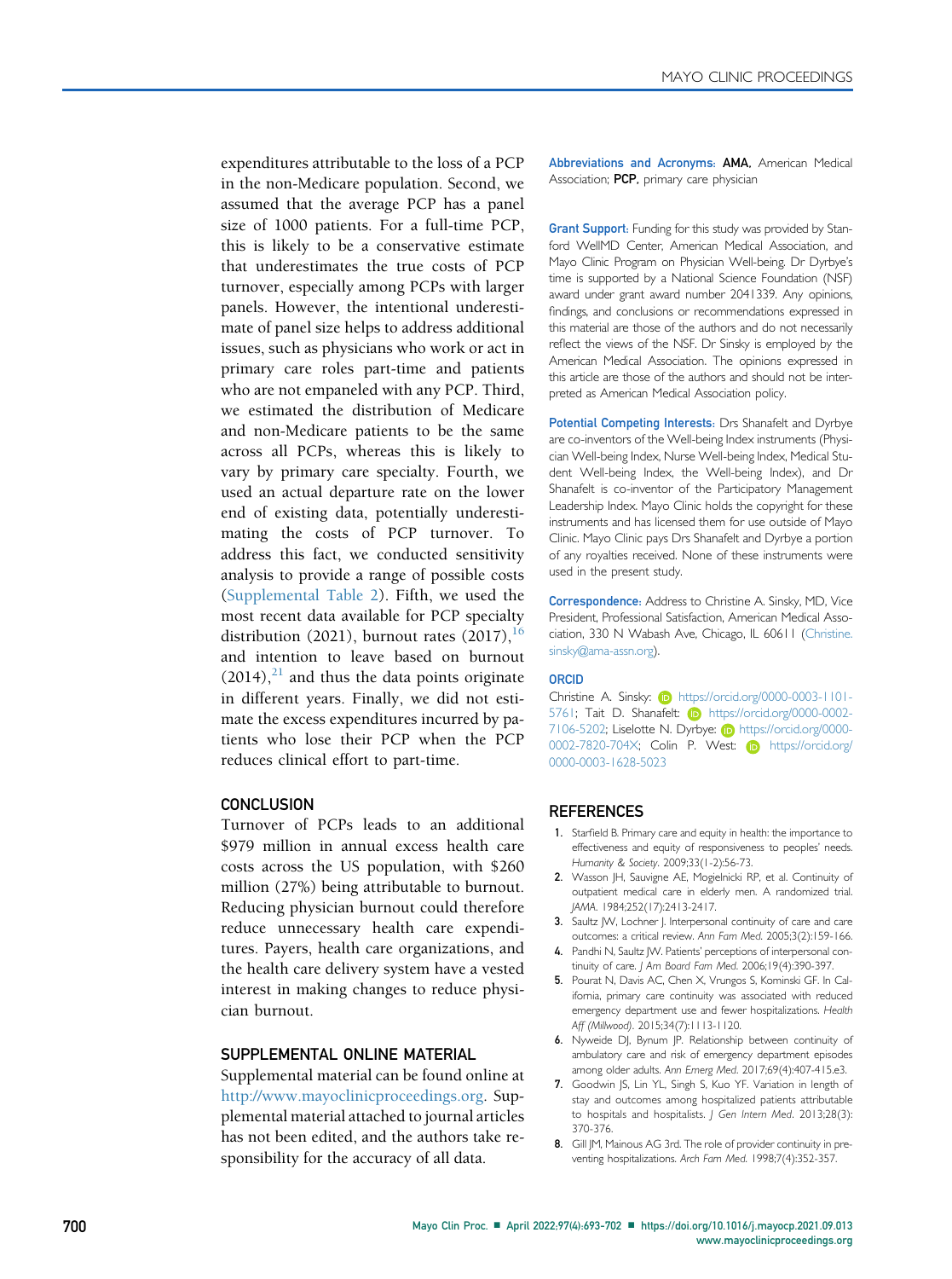- <span id="page-8-0"></span>9. O'Malley AS, Cunningham PJ. Patient experiences with coordination of care: the benefit of continuity and primary care physician as referral source. J Gen Intern Med. 2009;24(2):170-177.
- <span id="page-8-1"></span>10. Sharma G, Freeman J, Zhang D, Goodwin JS. Continuity of care and intensive care unit use at the end of life. Arch Intern Med. 2009;169(1):81-86.
- <span id="page-8-2"></span>11. Shin DW, Cho J, Yang HK, et al. Impact of continuity of care on mortality and health care costs: a nationwide cohort study in Korea. Ann Fam Med. 2014;12(6):534-541.
- <span id="page-8-3"></span>12. Wolinsky FD, Bentler SE, Liu L, et al. Continuity of care with a primary care physician and mortality in older adults. J Gerontol A Biol Sci Med Sci. 2010;65(4):421-428.
- <span id="page-8-4"></span>13. Raddish M, Horn SD, Sharkey PD. Continuity of care: is it cost effective? Am J Manag Care. 1999;5(6):727-734.
- <span id="page-8-5"></span>14. Burge F, Lawson B, Johnston G. Family physician continuity of care and emergency department use in end-of-life cancer care. Med Care. 2003;41(8):992-1001.
- <span id="page-8-6"></span>15. Sabety AH, Jena AB, Barnett ML. Changes in health care use and outcomes after turnover in primary care. JAMA Intern Med. 2021;181(2):186-194.
- <span id="page-8-7"></span>16. Shanafelt TD, West CP, Sinsky C, et al. Changes in burnout and satisfaction with work-life integration in physicians and the general US working population between 2011 and 2017. Mayo Clin Proc. 2019;94(9):1681-1694.
- 17. Lee JS, Karliner LS, Julian KA, Linzer M, Feldman MD. Change in faculty perceptions of burnout and work life in an academic general medicine clinic: a pre-post study. J Gen Intern Med. 2019;34(10):1973-1974.
- 18. Panagioti M, Panagopoulou E, Bower P, et al. Controlled interventions to reduce burnout in physicians: a systematic review and meta-analysis. JAMA Intern Med. 2017;177(2):195-205.
- 19. Linzer M, Poplau S, Grossman E, et al. A Cluster randomized trial of interventions to improve work conditions and clinician burnout in primary care: results from the Healthy Work Place (HWP) Study. J Gen Intern Med. 2015;30(8):1105-1111.
- <span id="page-8-29"></span>20. Sinsky CA, Daugherty Biddison L, Mallick A, et al. Organizational evidence-based and promising practices for improving clinician well-being, NAM Perspectives Discussion Paper.. National Academy of Medicine; 2020[. https://doi.org/10.31478/](https://doi.org/10.31478/202011a) [202011a](https://doi.org/10.31478/202011a)
- <span id="page-8-8"></span>21. Sinsky CA, Dyrbye LN, West CP, Satele D, Tutty M, Shanafelt TD. Professional satisfaction and the career plans of US physicians. Mayo Clin Proc. 2017;92(11):1625-1635.
- <span id="page-8-16"></span>22. Hamidi MS, Bohman B, Sandborg C, et al. Estimating institutional physician turnover attributable to self-reported burnout and associated financial burden: a case study. BMC Health Serv Res. 2018;18(1):851.
- 23. Willard-Grace R, Knox M, Huang B, Hammer H, Kivlahan C, Grumbach K. Burnout and health care workforce turnover. Ann Fam Med. 2019;17(1):36-41.
- <span id="page-8-9"></span>24. Windover AK, Martinez K, Mercer MB, Neuendorf K, Boissy A, Rothberg MB. Correlates and outcomes of physician burnout within a large academic medical center. JAMA Intern Med. 2018;178(6):856-858.
- 25. Tawfik DS, Profit J, Morgenthaler TI, et al. Physician burnout, well-being, and work unit safety grades in relationship to reported medical errors. Mayo Clin Proc. 2018;93(11):1571-1580.
- 26. Tawfik DS, Scheid A, Profit J, et al. Evidence relating health care provider burnout and quality of care: a systematic review and meta-analysis. Ann Intern Med. 2019;171(8):555-567.
- 27. Dewa CS, Nieuwenhuijsen K, Hoch JS. Deciphering the relationship between health care provider burnout and quality of care. Ann Intern Med. 2019;171(8):589-590.
- <span id="page-8-28"></span>28. Shanafelt TD, Balch CM, Bechamps G, et al. Burnout and medical errors among American surgeons. Ann Surg. 2010;251(6): 995-1000.
- 29. Shanafelt TD, Bradley KA, Wipf JE, Back AL. Burnout and selfreported patient care in an internal medicine residency program. Ann Intern Med. 2002;136(5):358-367.
- <span id="page-8-21"></span>30. Chung S, Dillon EC, Meehan AE, Nordgren R, Frosch DL. The relationship between primary care physician burnout and patient-reported care experiences: a cross-sectional study. J Gen Intern Med. 2020;35(8):2357-2364.
- 31. Baer TE, Feraco AM, Tuysuzoglu Sagalowsky S, Williams D, Litman HJ, Vinci RJ. Pediatric resident burnout and attitudes toward patients. Pediatrics. 2017;139(3):e20162163.
- 32. Dewa CS, Loong D, Bonato S, Trojanowski L. The relationship between physician burnout and quality of healthcare in terms of safety and acceptability: a systematic review. BMJ Open. 2017;7(6):e015141.
- <span id="page-8-10"></span>33. Dyrbye LN, Shanafelt TD, Sinsky CA, et al. Burnout among health care professionals: a call to explore and address this underrecognized threat to safe, high-quality care. NAM Perspectives. Discussion Paper. National Academy of Medicine; 201[7.](https://doi.org/10.31478/201707b) <https://doi.org/10.31478/201707b>
- <span id="page-8-11"></span>34. Balch CM, Oreskovich MR, Dyrbye LN, et al. Personal consequences of malpractice lawsuits on American surgeons. J Am Coll Surg. 2011;213(5):657-667.
- <span id="page-8-23"></span><span id="page-8-22"></span><span id="page-8-12"></span>35. Shanafelt TD, Mungo M, Schmitgen J, et al. Longitudinal study evaluating the association between physician burnout and changes in professional work effort. Mayo Clin Proc. 2016; 91(4):422-431.
- <span id="page-8-13"></span>36. Shanafelt T, Goh J, Sinsky C. The business case for investing in physician well-being. JAMA Intern Med. 2017;177(12):1826- 1832.
- <span id="page-8-14"></span>37. Han S, Shanafelt TD, Sinsky CA, et al. Estimating the attributable cost of physician burnout in the United States. Ann Intern Med. 2019;170(11):784-790.
- <span id="page-8-15"></span>38. Dyrbye LN, West CP, Hunderfund AL, et al. Relationship between burnout, professional behaviors, and cost-conscious attitudes among US physicians. J Gen Intern Med. 2020;35(5): 1465-1476.
- <span id="page-8-17"></span>39. Rittenhouse DR, Mertz E, Keane D, Grumbach K. No exit: an evaluation of measures of physician attrition. Health Serv Res. 2004;39(5):1571-1588.
- <span id="page-8-18"></span>40. Buchbinder SB, Wilson M, Melick CF, Powe NR. Primary care physician job satisfaction and turnover. Am J Manag Care. 2001;7(7):701-713.
- <span id="page-8-24"></span>41. Shekelle PG, Paige NM, Apaydin EA, et al. What is the optimal panel size in primary care? A systematic review. Evidence Synthesis Program, Health Services Research and Development Service, Office of Research and Development, Department of Veterans Affairs. VA ESP Project #05-226. 2019: [https://www.hsrd.](https://www.hsrd.research.va.gov/publications/esp/panel-size-primary-care.pdf) [research.va.gov/publications/esp/panel-size-primary-care.pdf](https://www.hsrd.research.va.gov/publications/esp/panel-size-primary-care.pdf)
- <span id="page-8-19"></span>42. Raffoul M, Moore M, Kamerow D, Bazemore A. A primary care panel size of 2500 is neither accurate nor reasonable. J Am Board Fam Med. 2016;29(4):496-499.
- 43. Alexander GC, Kurlander J, Wynia MK. Physicians in retainer ("concierge") practice. A national survey of physician, patient, and practice characteristics. J Gen Intern Med. 2005;20(12): 1079-1083.
- 44. Peterson LE, Cochrane A, Bazemore A, Baxley E, Phillips RL Jr. Only one third of family physicians can estimate their patient panel size. J Am Board Fam Med. 2015;28(2):173-174.
- <span id="page-8-20"></span>45. Freed M, Damico A, Neuman T. A dozen facts about Medicare Advantage in 2020. Published January 13, 2021. Accessed March 5, 2021. [https://www.kfforg/medicare/issue-brief/a](https://www.kfforg/medicare/issue-brief/a-dozen-facts-about-medicare-advantage-in-2020/)[dozen-facts-about-medicare-advantage-in-2020/](https://www.kfforg/medicare/issue-brief/a-dozen-facts-about-medicare-advantage-in-2020/)
- <span id="page-8-25"></span>46. US Census Bureau. U.S. and world population clock. Accessed July 19, 2021. [https://www.censusgov/popclock/.](https://www.censusgov/popclock/)
- <span id="page-8-26"></span>47. Centers for Medicare & Medicaid Services. National health expenditure data. December 16, 2020. Accessed March 5, 2021. https://www.cms.[gov/Research-Statistics-Data-and-](https://www.cms.gov/Research-Statistics-Data-and-Systems/Statistics-Trends-and-Reports/NationalHealthExpendData/NHE-Fact-Sheet)[Systems/Statistics-Trends-and-Reports/NationalHealthExpend](https://www.cms.gov/Research-Statistics-Data-and-Systems/Statistics-Trends-and-Reports/NationalHealthExpendData/NHE-Fact-Sheet) [Data/NHE-Fact-Sheet](https://www.cms.gov/Research-Statistics-Data-and-Systems/Statistics-Trends-and-Reports/NationalHealthExpendData/NHE-Fact-Sheet)
- <span id="page-8-27"></span>48. Zhang J, Yu KF. What's the relative risk? A method of correcting the odds ratio in cohort studies of common outcomes. JAMA. 1998;280(19):1690-1691.